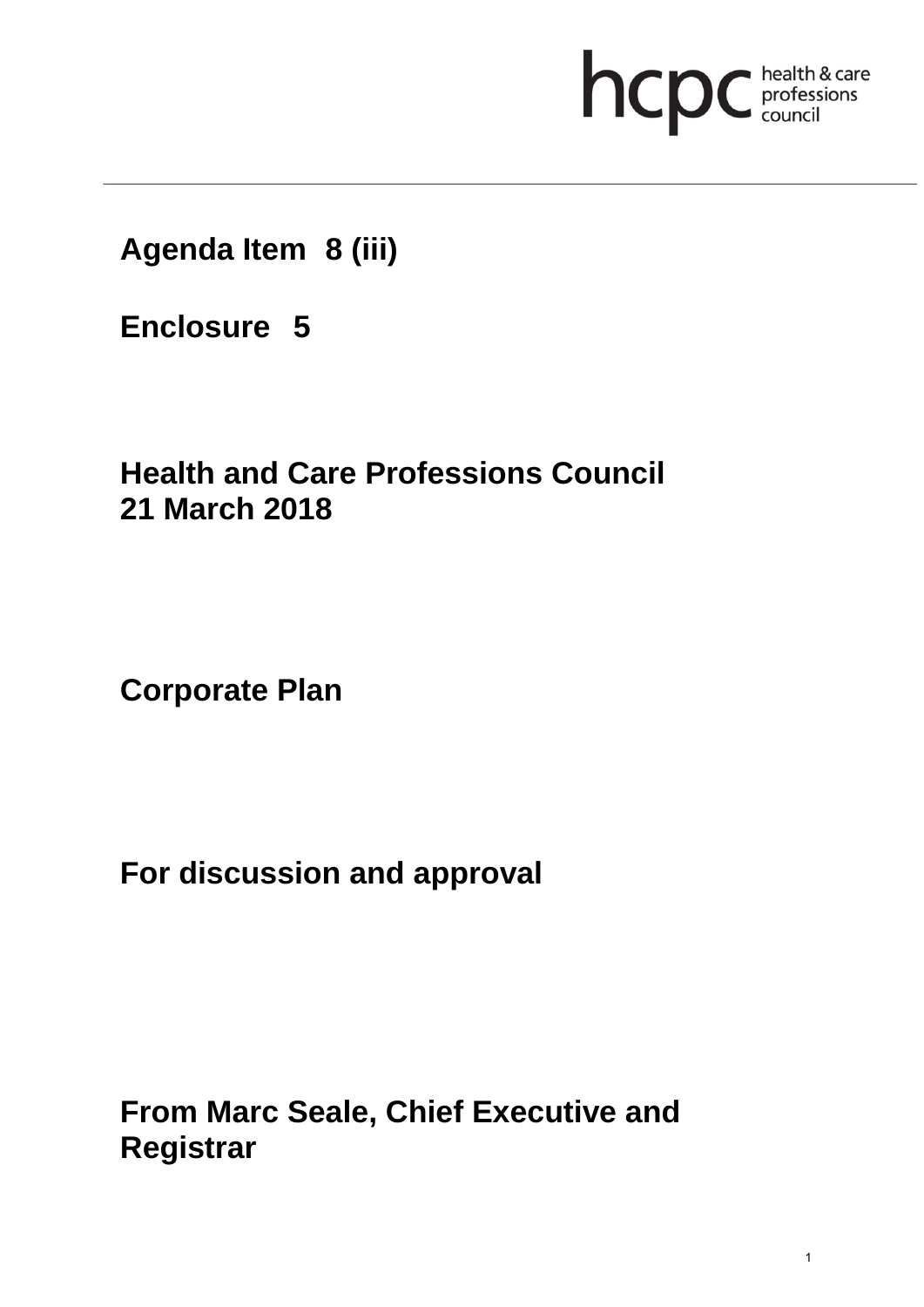Council, 21 March 2018

Corporate plan 2018-2020

Executive summary and recommendations

#### **Introduction**

At its meeting in February 2018, the Council discussed a draft of a corporate plan for 2018-2020. The Council agreed a small number of minor changes which have been incorporated in the revised version attached.

hcpc

health & care professions<br>council

The Council also agreed a proposal for strategic planning in the next cycle. Specifically in the future that we will adopt the following approach.

- Discontinue the existing strategic intent.
- Publish a corporate strategy setting out our strategic aims / priorities for the next three years. (This would incorporate our key internal and external drivers, vision and values from the strategic intent and our strategic priorities from the proposed corporate plan.)
- Publish an annual corporate business plan setting out at a high level some of the work we plan to do in the coming year to achieve our strategic aims / priorities. (This would incorporate the remainder of the content from the proposed corporate plan.)

#### **Decision**

The Council is invited to discuss and approve the corporate plan for 2018-2020.

#### **Background information**

• None

#### **Resource implications**

• None as a direct result of this paper. However, the content of the corporate plan once implemented will impact upon allocation of resources over time.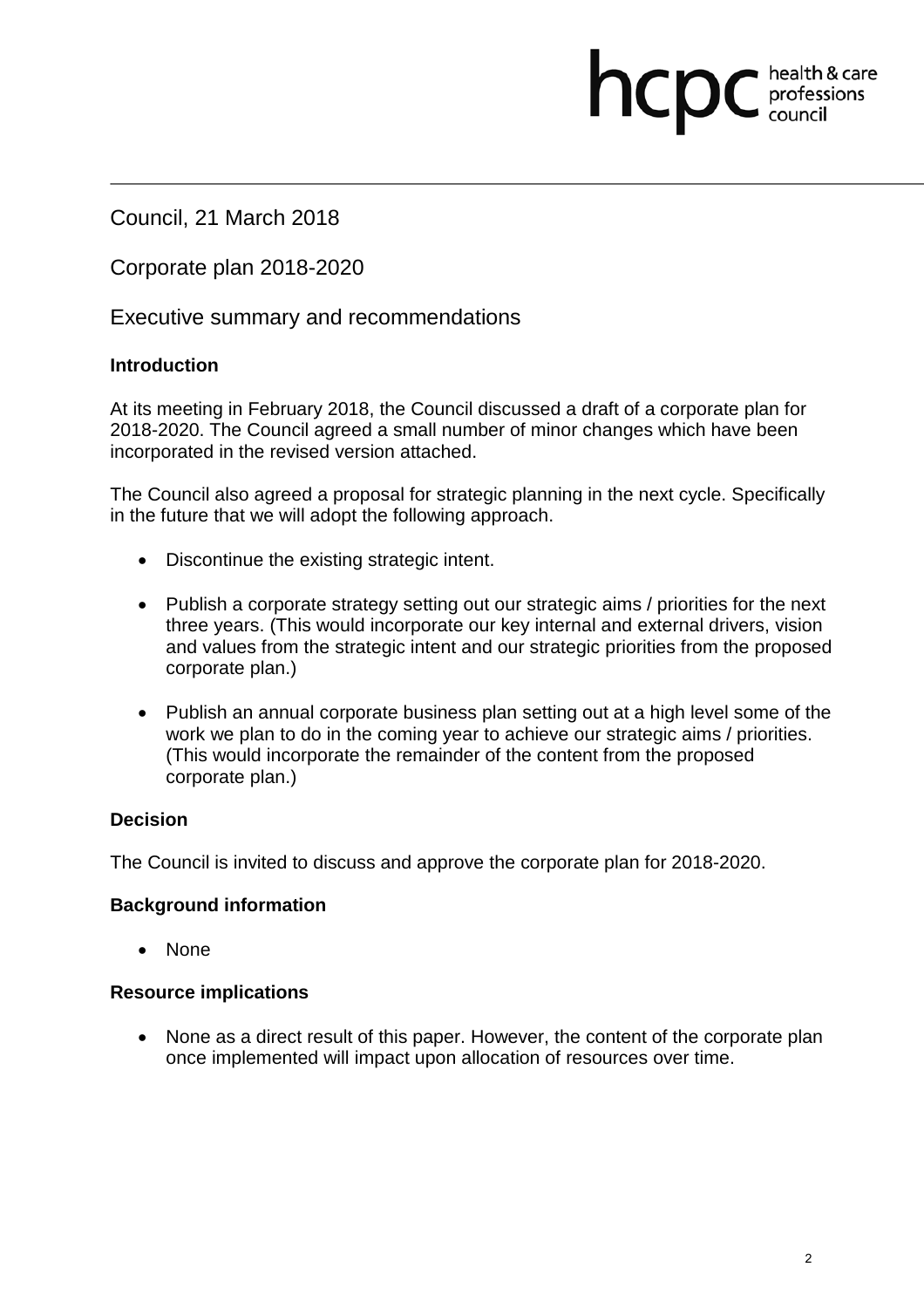# **Financial implications**

• None as a direct result of this paper. However, the content of the corporate plan once implemented will impact upon allocation of financial resources over time.

# **Appendices**

None

**Date of paper** 

9 March 2018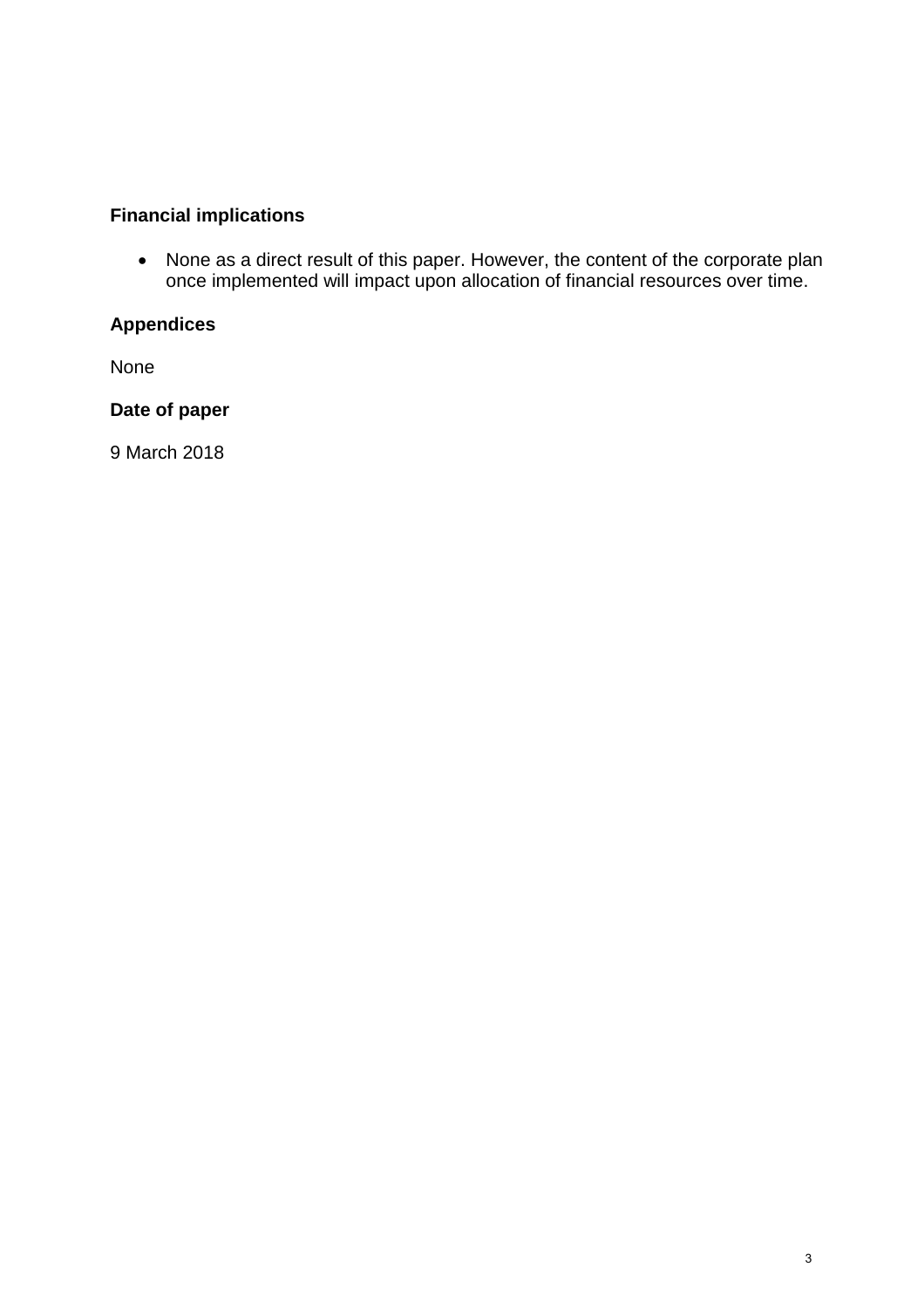### **Corporate plan 2018-2020**

#### **1. Introduction**

1.1 This is the Health and Care Professions Council's (HCPC's) corporate plan for 1 April 2018 to 31 March 2020. Our overarching objective is the protection of the public.

hcp

health & care professions<br>council

1.2 This plan articulates our strategic priorities over the coming years and is underpinned by the vision, values and strategic objectives set out in the strategic intent 2016 to 2020.<sup>1</sup> This plan will be reviewed / updated as necessary each year and will inform the development and delivery of work plans across the organisation.

#### **2. About the strategic priorities**

- 2.1 This plan identifies four strategic priorities, explained briefly below. We then describe for each priority the outcomes we wish to achieve and how we plan to achieve them.
- 2.2 We have also identified 'key deliverables' for the 2018-19 financial year. These are specific activities that we plan to carry out in the next year in order to achieve the outcomes we have identified. They are not intended to be exhaustive.

#### **Performance**

#### **Strategic priority 1: Improve our performance to achieve the Professional Standards Authority's Standards of Good Regulation**

- 2.3 This priority is focused on securing the improvements required in our fitness to practise function to ensure that in the future we meet all of the Professional Standards Authority's (PSA's) Standards of Good Regulation on an ongoing and sustainable basis. In our 2016-17 performance review, we met 18 of 24 of the PSA's standards. We did not meet six standards for fitness to practise. The standards we did not meet raised a number of issues including our standard of acceptance policy and its application; the quality of our investigations; and the timely progression of cases. An improvement plan is already in place.
- 2.4 Although improving our performance in fitness to practise is a specific priority, it is not our sole focus. It is important that we continue to maintain and improve our performance across all of our functions.

 $\overline{a}$ 

<sup>1</sup> Strategic intent 2016-2020

http://www.hcpc-uk.org/aboutus/aimsandvision/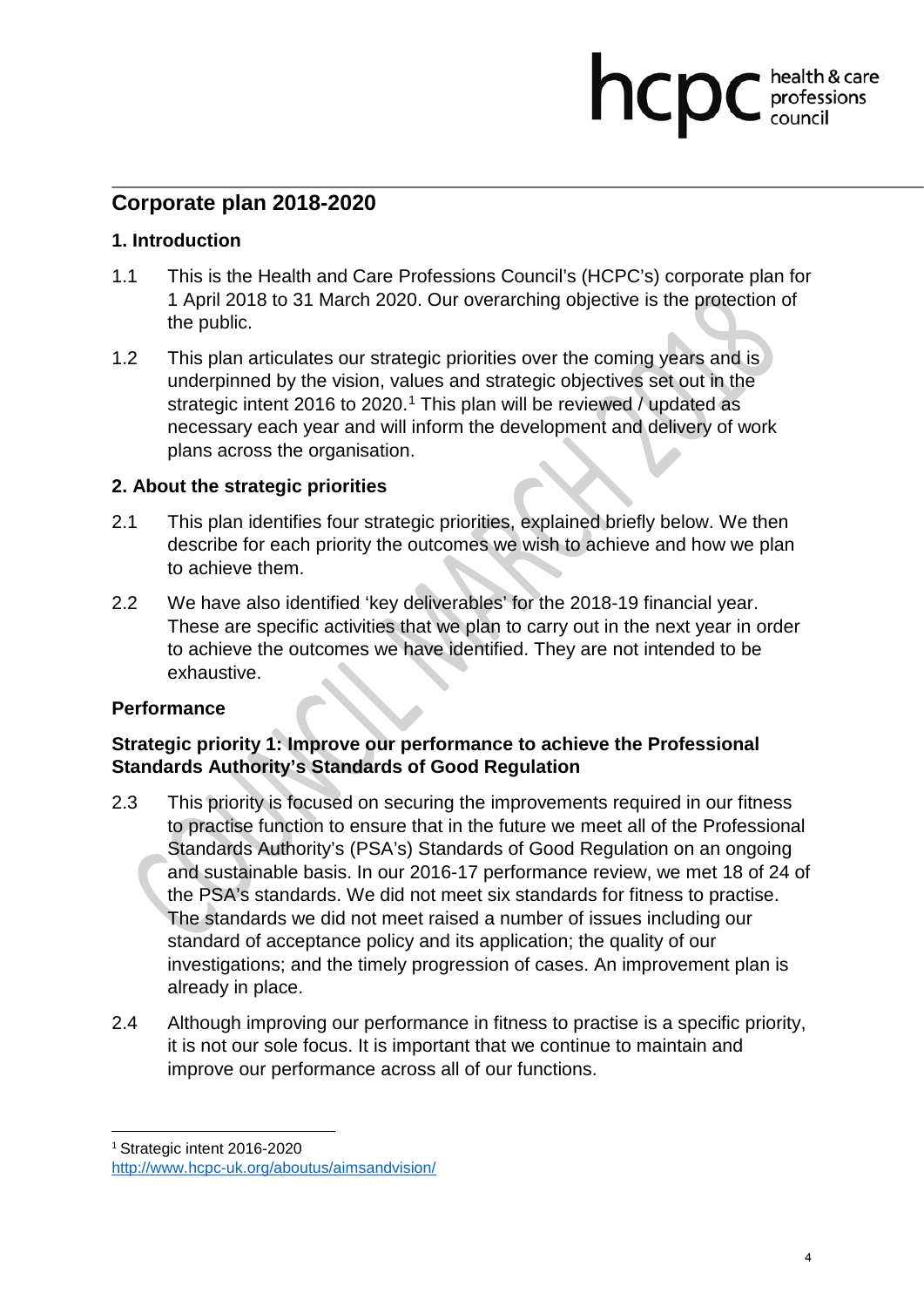#### **Communications and engagement**

#### **Strategic priority 2: Ensure our communication and engagement activities are proactive, effective and informed by the views and expectations of our stakeholders**

2.5 This priority is about building on our existing activity to ensure that we communicate and engage with our stakeholders in the most effective way possible, making best use of our available resources. In particular, we want to be more proactive in influencing the regulatory policy agenda. We also want to build further our presence in the four UK countries, ensuring that we are informed about, and can take account of, differences in policy and practice. Regulators are often seen to be remote from the point of delivery of health and care, and we want to consider the most effective ways of bridging this gap through reviewing our approach to engagement with employers, service users and carers, and the public.

#### **Effective and efficient organisation**

#### **Strategic priority 3: Ensure the organisation is fit for the future and is agile in anticipating and adapting to changes in the external environment**

- 2.6 This priority is about ensuring that we are forward looking in managing the organisation in a way that ensures it can be agile in anticipating and adapting to changes, for example, changes in registrant and fitness to practise case volumes and in legislation. This includes transforming our processes and systems to meet stakeholder expectations and to drive business efficiencies; and ensuring we have adequate financial and human resources to deliver our workload.
- 2.7 There will be significant changes in the external environment over the lifetime of this plan (and beyond) that we will need to be proactive in anticipating and managing. The creation of a new regulator of social workers in England in 2019 means that we need to ensure a smooth transition to the new regulator, whilst managing the impact on the organisation of this change. The consultation on regulatory reform may lead to primary and/or secondary legislation. We have already identified a discrete number of changes to our legislation we need to drive further improvement in our performance.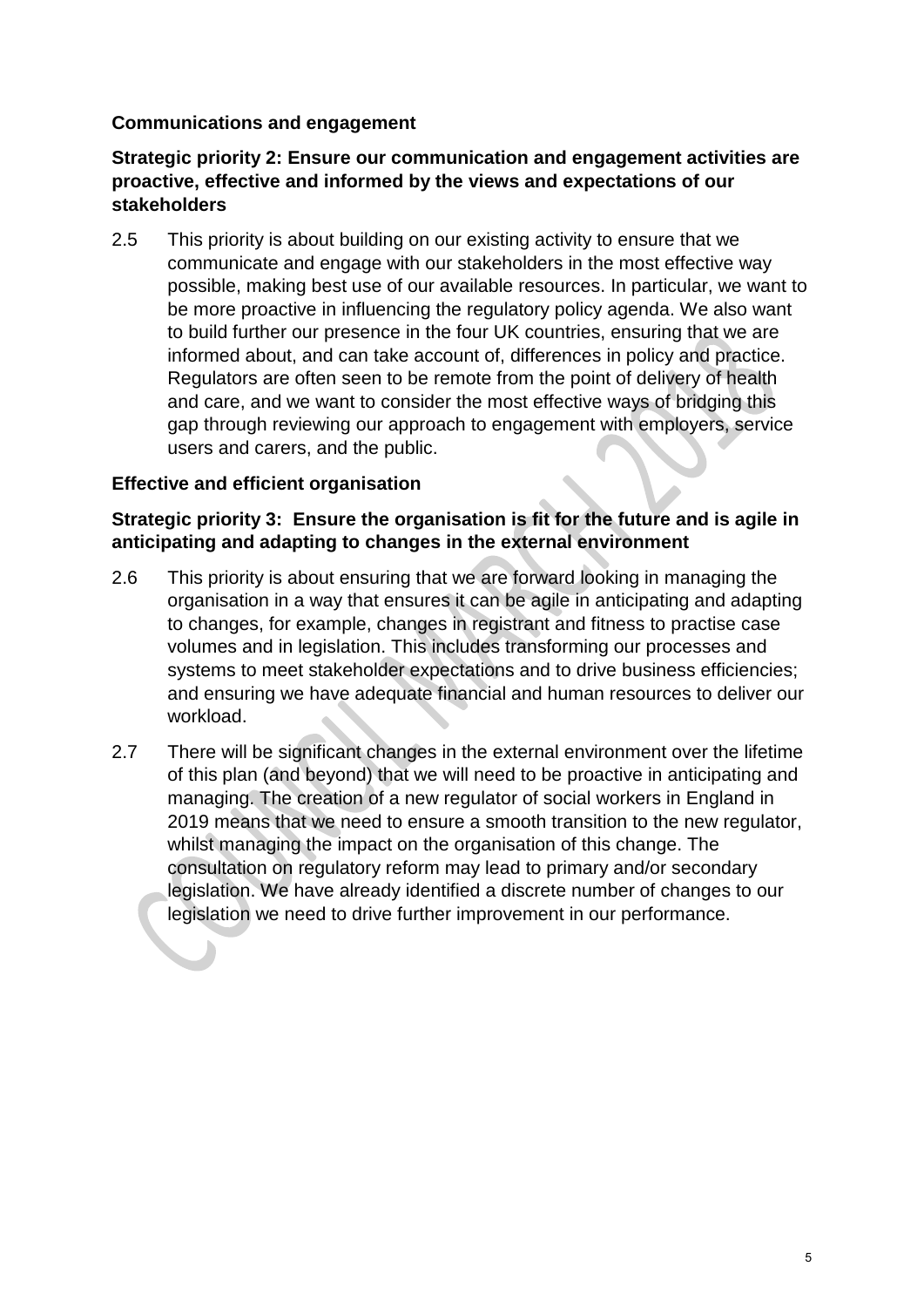#### **Data, intelligence and research**

#### **Strategic priority 4: Make better use of data, intelligence and research evidence to drive improvement and engagement**

2.8 There has been increased focus in recent years on the role that professional regulators might play in preventing fitness to practise concerns. This could include, for example, generating intelligence from fitness to practise cases and using this to make changes to standards or to engage better with stakeholders who might be able to tackle the issues identified. This priority is about helping us move 'upstream' by over time focusing more activity on preventing the need for fitness to practise action. It is about using the data and intelligence we collect in our activities and research evidence to drive improvement in our policies, standards and processes and our engagement with stakeholders.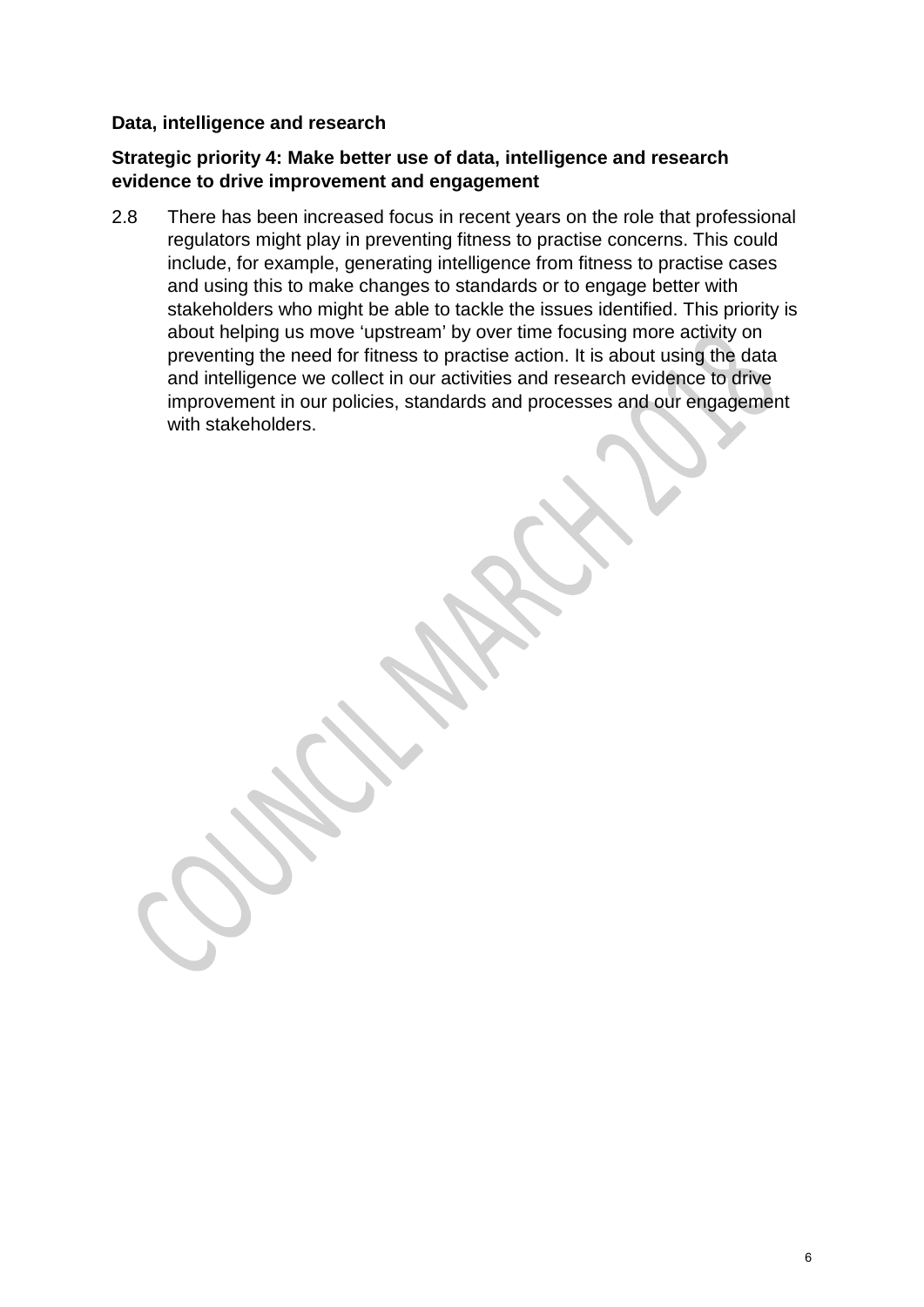# **Strategic priorities 2018-2020**

#### **Performance**

#### **Strategic priority 1: Improve our performance to achieve the Professional Standards Authority's Standards of Good Regulation**

#### **What do we want to achieve**

- We maintain and improve our performance across all of our functions.
- We achieve measurable improvements in the length of time taken to conclude fitness to practise cases.
- Our stakeholders have increased confidence that we have the necessary processes in place to ensure the robustness, quality and fairness of our investigations and decision-making.
- We make demonstrable progress in addressing the concerns raised in the 2016-17 PSA performance review such that, in the short term, we can meet more of the Standards of Good Regulation and, in the medium term, we can demonstrate compliance with all of the standards on an ongoing basis.

- maintain a consistent focus on improving the quality and timeliness of our investigation and progression of fitness to practise cases;
- continue to drive improvements in the quality of our fitness to practise decision making, for example, through revised guidance and improved learning and development for employees and partners;
- ensure we have adequate financial and human resources to manage fitness to practise case volumes effectively;
- ensure that our quality assurance processes are effective in assuring the quality of our decisions by adopting a more thematic and risk-based approach to quality compliance audits;
- consider carefully the advice of the Tribunal Advisory Committee (TAC) to maximise the impact to improvement of the adjudication function;
- continue to review and improve performance across all our functions; and
- strengthen our engagement with key stakeholders, including the Professional Standards Authority, across the organisation to ensure that they are well informed about our work and we can better understand and anticipate their expectations.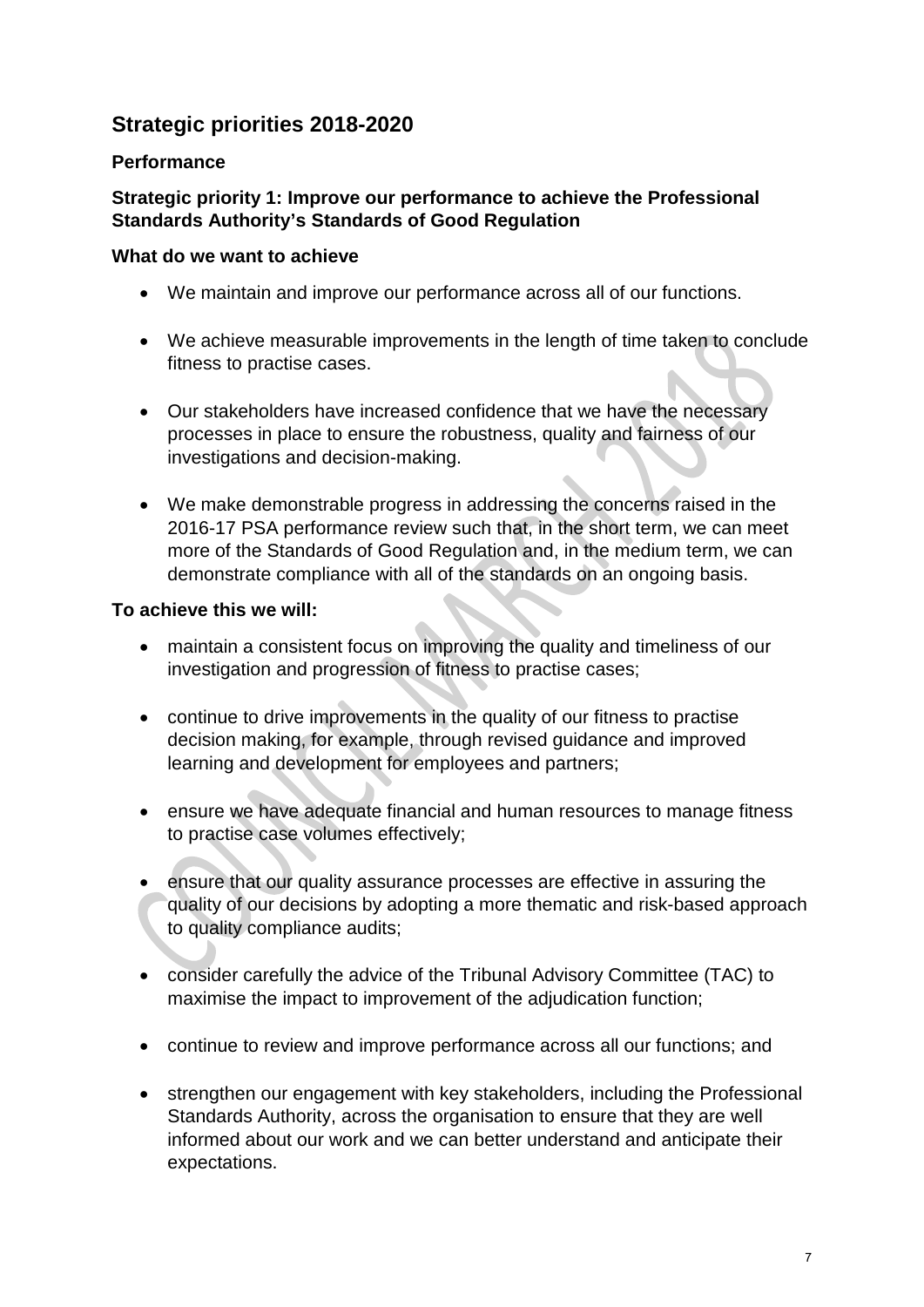| Area                                                                       | <b>Key deliverables</b>                                                                                      | <b>Completion by (quarter)</b> |
|----------------------------------------------------------------------------|--------------------------------------------------------------------------------------------------------------|--------------------------------|
| Improve our fitness to<br>practise performance<br>to meet PSA<br>standards | Deliver the programme of<br>work outlined in the Fitness to<br>Practise (FTP) Improvement<br>plan including: |                                |
|                                                                            | Complete the review of case<br>management competency<br>and resource requirements                            | Q <sub>1</sub>                 |
|                                                                            | Implementation of case<br>progression strategy<br>including a process for<br>prioritising high risk cases    | Q1-4 (ongoing)                 |
|                                                                            | Review of the Standard of<br>Acceptance policy and<br>associated guidance                                    | Q1<br>Q2                       |
|                                                                            | Revise the FTP quality<br>assurance framework to align<br>with the PSA standards of<br>good regulation       | Q <sub>1</sub>                 |
|                                                                            | Meet with PSA on a quarterly<br>basis to provide progress<br>updates                                         | Q1-4 (ongoing)                 |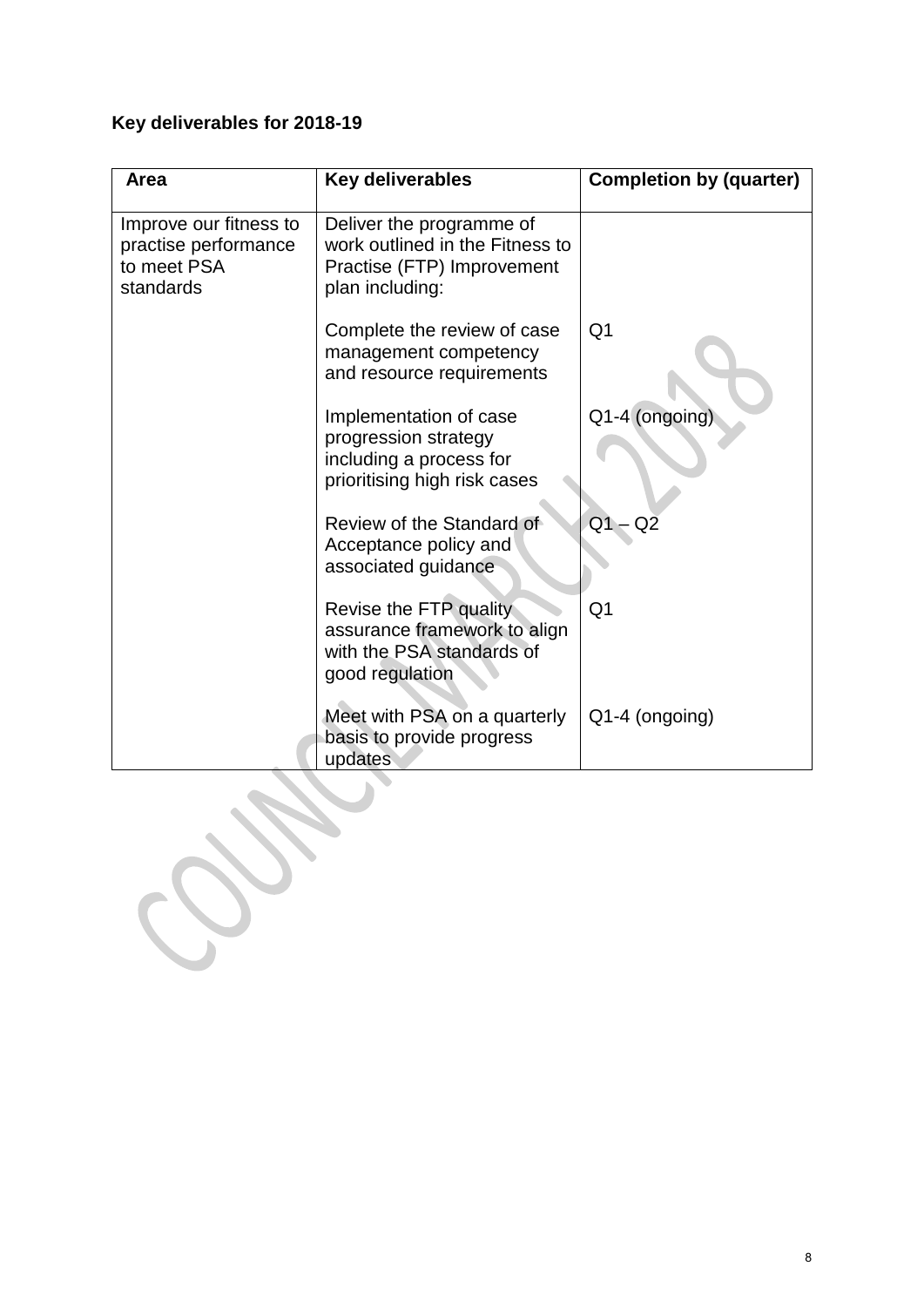#### **Communications and engagement**

#### **Strategic priority 2: Ensure our communication and engagement activities are proactive, effective and informed by the views and expectations of our stakeholders**

#### **What do we want to achieve**

- Our stakeholders across the four countries of the UK have increased understanding of and confidence in our regulatory functions and public protection role.
- We have a positive reputation with our stakeholders as a forward looking, effective and agile multi-professional regulator.
- Our views on key topics are clear to our stakeholders and we are able to influence the regulatory policy agenda.
- We make effective use of the intelligence we receive to improve our work.

- seek to better understand the preferences, needs and views of our stakeholders and use the insights gained to refine and develop communication and engagement strategies;
- build on our existing activities to strengthen our engagement with stakeholders in the four UK countries, ensuring that we are aware of and can take account of differences in policy and practice across the UK;
- ensure that our voice is heard in reforms of the regulatory sector by further building and harnessing our relationships with stakeholders including the four UK Governments and parliamentarians;
- take a proactive approach to communication and engagement to ensure that our stakeholders are aware of our views on key regulatory issues;
- explore how best to bridge the potential gap between national regulation and local delivery of health and social care by reviewing our approach to engagement with employers, service users and the public; and
- consider the skills, contacts and experiences we have across the organisation and how we might best utilise these in our communication and engagement activities.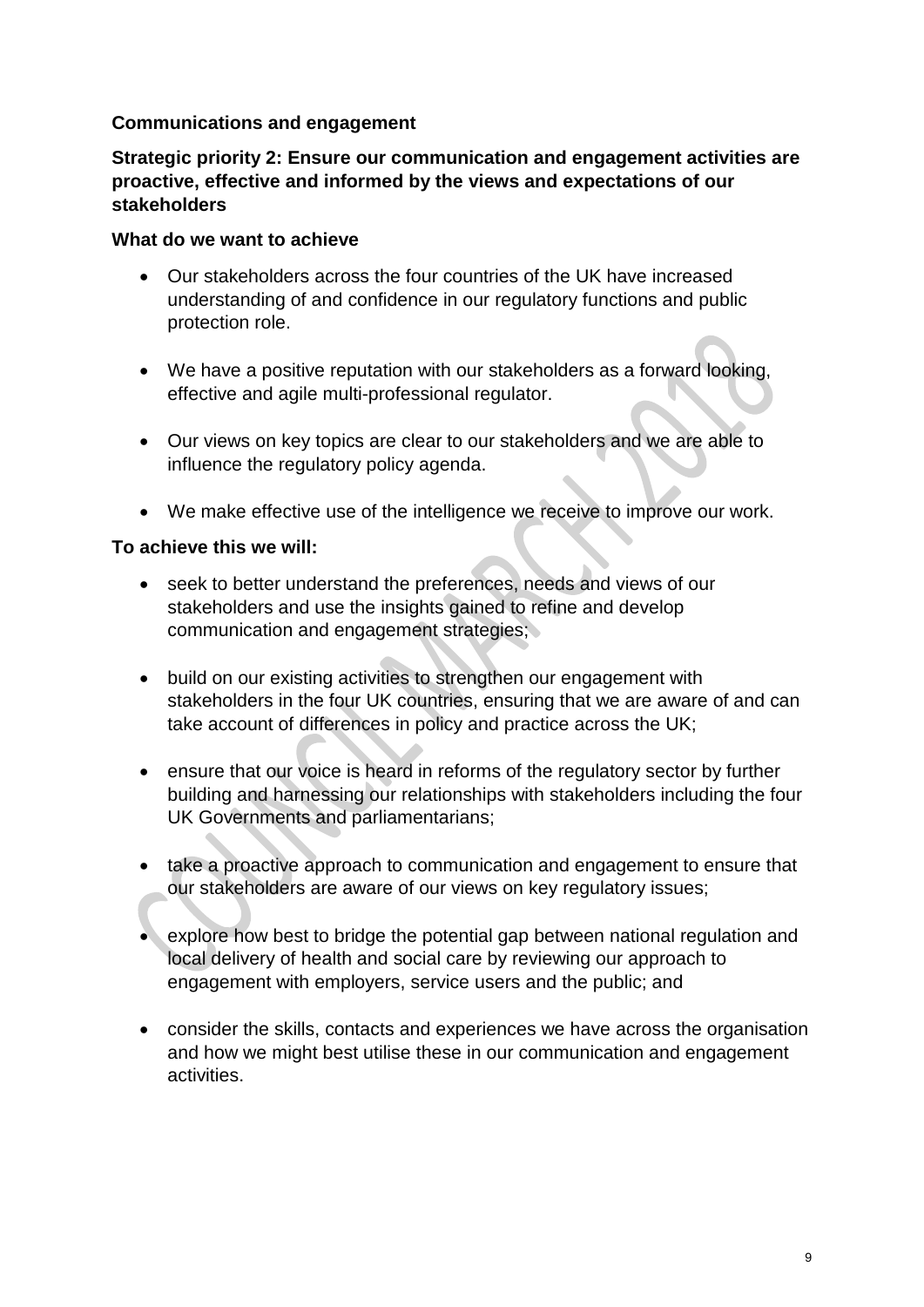| Area                                                                                       | <b>Key deliverables</b>                                                                                                                                            | <b>Completion by (quarter)</b>    |
|--------------------------------------------------------------------------------------------|--------------------------------------------------------------------------------------------------------------------------------------------------------------------|-----------------------------------|
|                                                                                            |                                                                                                                                                                    |                                   |
| Seek to better<br>understand the<br>preferences, needs<br>and views of our<br>stakeholders | Commission research to<br>better understand the views<br>and expectations of our<br>stakeholders and put in<br>place an action plan as a<br>result of the findings | Q <sub>3</sub>                    |
|                                                                                            |                                                                                                                                                                    |                                   |
| Strengthen our<br>engagement with<br>stakeholders in the<br>four countries of the<br>UK    | Develop a new stakeholder<br>engagement plan to guide<br>our engagement with<br>stakeholders across the four<br>countries                                          | Q <sub>1</sub>                    |
|                                                                                            |                                                                                                                                                                    |                                   |
|                                                                                            | Pilot holding an engagement<br>forum for key stakeholders in<br>one of the UK countries and<br>evaluate its effectiveness                                          | Q <sub>4</sub>                    |
|                                                                                            |                                                                                                                                                                    |                                   |
|                                                                                            | Work in partnership with<br>education sector<br>stakeholders to review our<br>approach to the quality<br>assurance of education and<br>training programmes         | Q2 (planned event) and<br>ongoing |

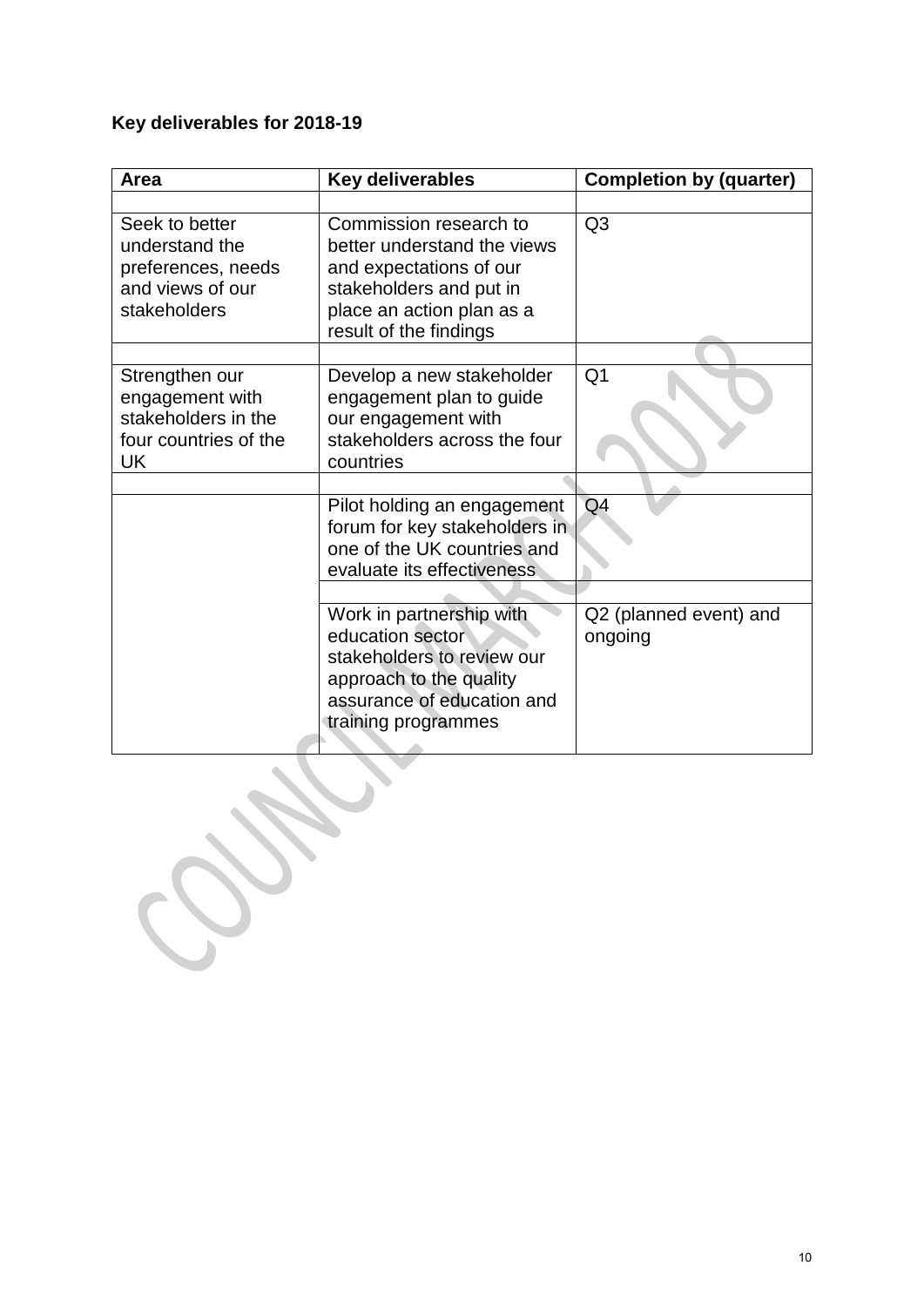#### **Effective and efficient organisation**

#### **Strategic priority 3: The organisation is fit for the future and is agile in anticipating and adapting to changes in the external environment**

#### **What do we want to achieve**

- The organisation is effective, efficient and financially sustainable and can demonstrate the impact it makes.
- The organisation is resilient and is able to adapt to changes in the external environment.
- Our people feel valued and supported to achieve high performance.
- We influence and secure the legislative changes we need to be an effective and efficient organisation on a sustainable basis.

- keep our financial sustainability under review to ensure we have sufficient resources to effectively manage operational volumes and to meet the changing expectations of our stakeholders;
- continue to invest in our people, focusing on improving our recruitment and retention, building capability and ensuring that we have the right skills and competencies to drive our current and future performance;
- seek to secure the legislative changes we need to improve the effectiveness and efficiency of our regulatory functions;
- embed a strategic approach to risk and performance management to ensure that oversight and scrutiny focuses on the right areas;
- continue to invest in processes and systems to improve the experience of our stakeholders and drive business efficiencies; and
- keep our governance arrangements under review to ensure that they continue to be fit for purpose.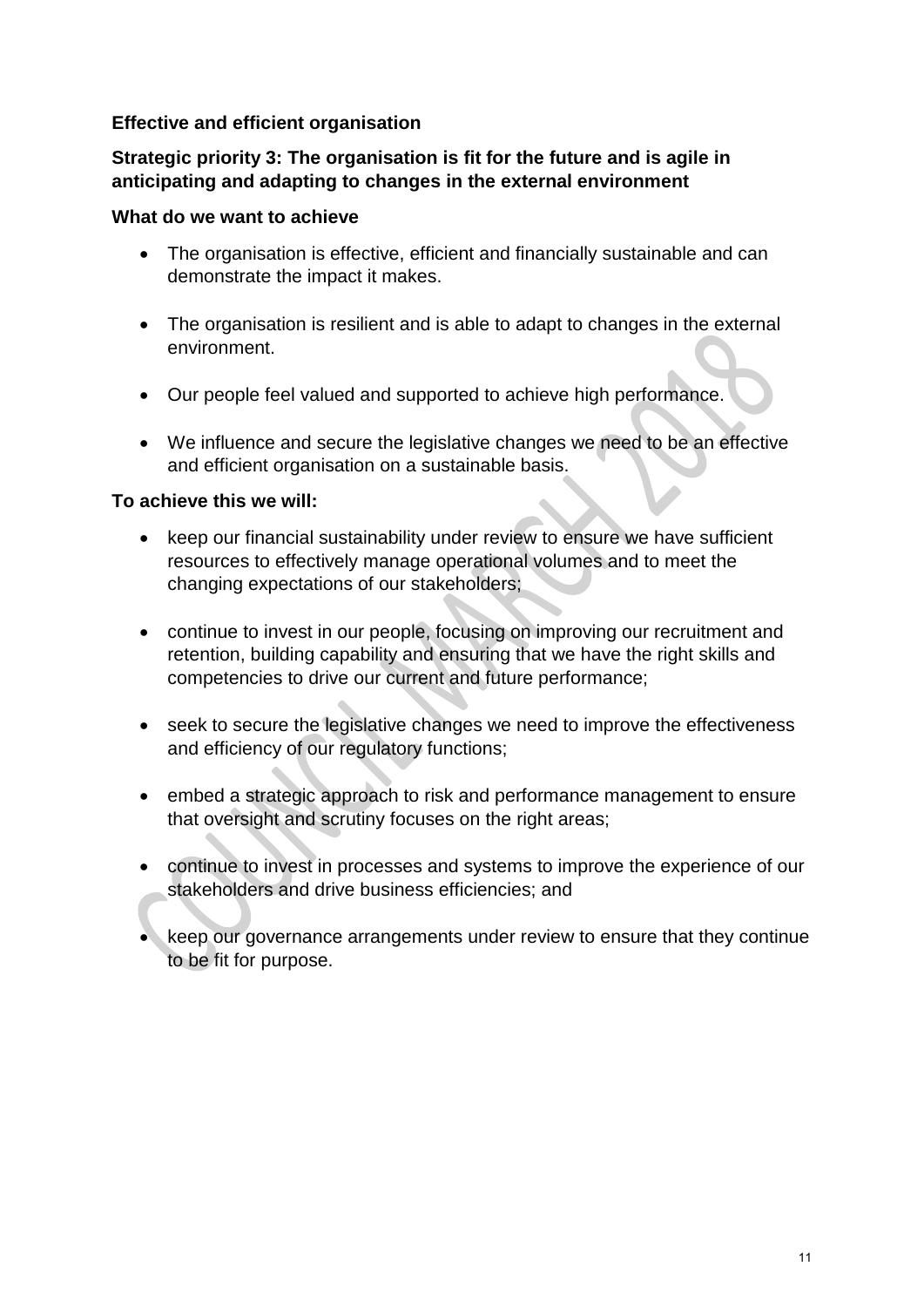| Area                                                                                                          | <b>Key deliverables</b>                                                                                                        | <b>Completion by (quarter)</b> |
|---------------------------------------------------------------------------------------------------------------|--------------------------------------------------------------------------------------------------------------------------------|--------------------------------|
|                                                                                                               |                                                                                                                                |                                |
| Keep our financial<br>sustainability under<br>review                                                          | Review our cost base and<br>ongoing financial<br>sustainability, consulting if<br>necessary on changes to<br>registration fees | Q2 (and ongoing)               |
|                                                                                                               |                                                                                                                                |                                |
| Embed a strategic<br>approach to risk and<br>performance<br>management                                        | Develop and agree a<br>strategic approach to risk<br>management by identifying a<br>set of strategic risks                     | Q <sub>1</sub>                 |
|                                                                                                               |                                                                                                                                |                                |
|                                                                                                               | Further develop our<br>approach to measuring and<br>monitoring performance:                                                    |                                |
|                                                                                                               | Review our Key Performance<br>Indicators (KPI) at least once<br>a year                                                         | Q4 (and ongoing)               |
|                                                                                                               | Review and further refine the<br>existing performance data set<br>considered by the Council                                    | Q2                             |
|                                                                                                               |                                                                                                                                |                                |
| Invest in processes<br>and systems to<br>improve stakeholder<br>experience and drive<br>business efficiencies | Build capacity required to<br>accelerate business<br>transformation                                                            | Q2                             |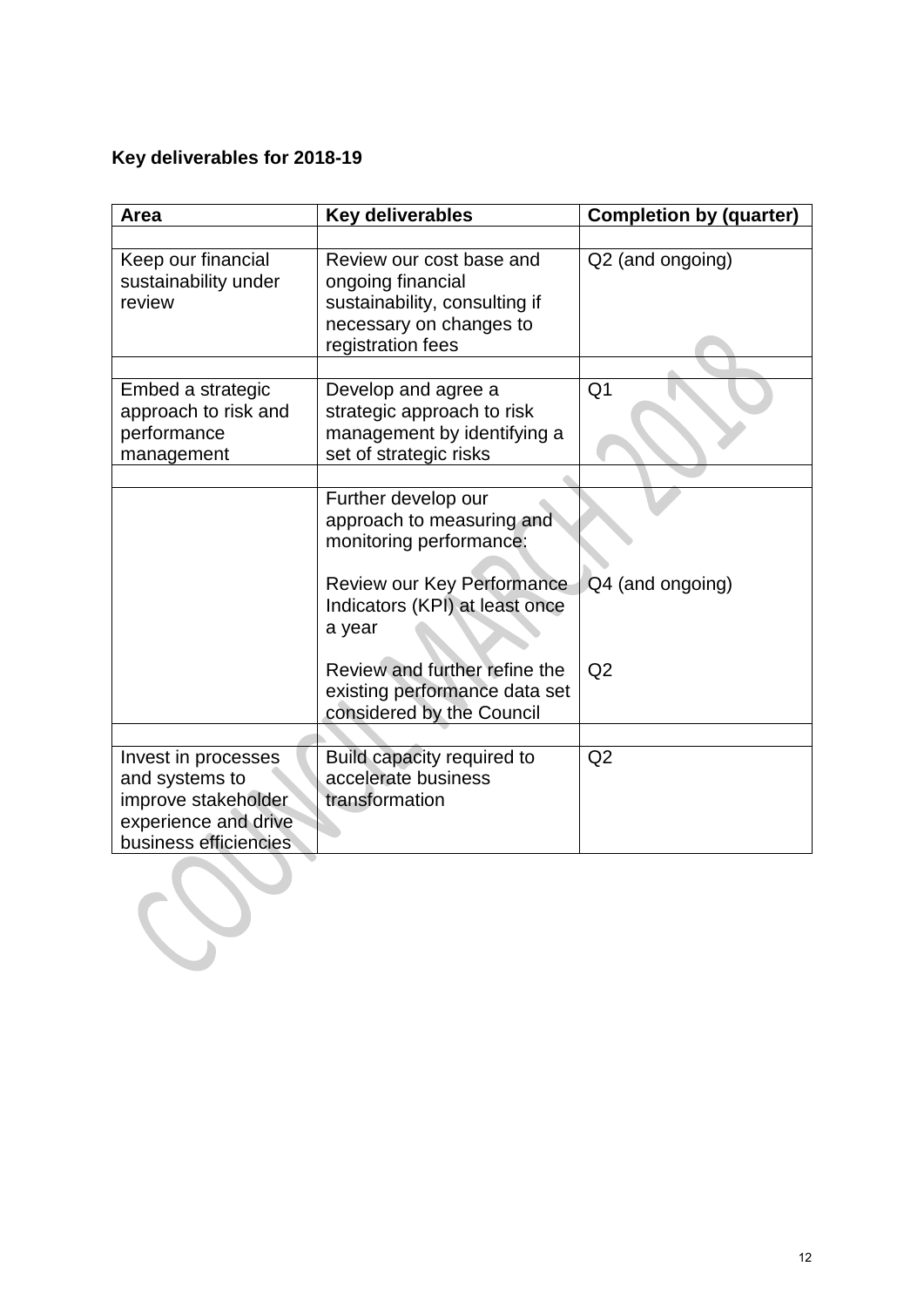#### **Data, intelligence and research**

#### **Strategic priority 4: Make better use of data, intelligence and research evidence to drive improvement and engagement**

#### **What do we want to achieve**

- We are able to identify proactively issues and trends in our data which are relevant to public protection.
- Our stakeholders are better informed and have relevant information and intelligence to inform their own work.
- Evidence from research activities is used to drive improvement in our work.

- continue to commission or carry out research (in collaboration, wherever appropriate) in areas relevant to our regulatory functions, ensuring that a clear action plan is in place and that we regularly evaluate impact;
- build internal capacity to identify, collect and analyse data and intelligence and deliver and manage research activity;
- continuously improve our existing approach to publishing and disseminating regular reports from our regulatory functions to ensure that stakeholders have relevant information and intelligence they need to inform their work;
- seek opportunities to make more of the data and intelligence we hold readily accessible, for example, by analysing our data in key areas and publishing and disseminating the findings; and
- continue to work with other professional regulators, regulators of health and care services and other organisations to share data and intelligence.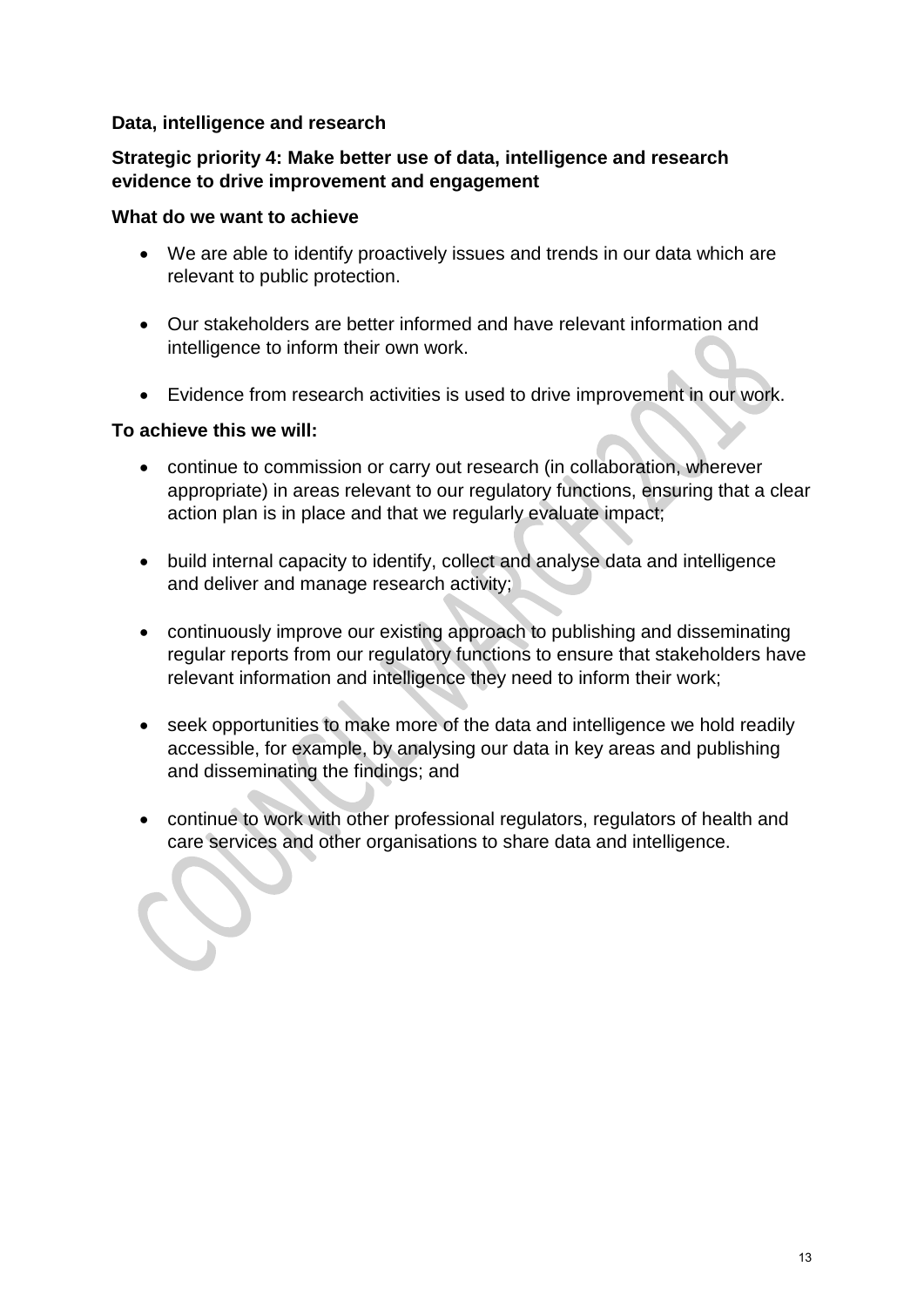| Area                                                 | Key deliverables                                                                                                                                                                                                                                                                          | <b>Completion by (quarter)</b> |
|------------------------------------------------------|-------------------------------------------------------------------------------------------------------------------------------------------------------------------------------------------------------------------------------------------------------------------------------------------|--------------------------------|
|                                                      |                                                                                                                                                                                                                                                                                           |                                |
| Ability to collect data                              | Develop a classification<br>system for capturing the<br>characteristics of fitness to<br>practise cases                                                                                                                                                                                   | Q2                             |
|                                                      |                                                                                                                                                                                                                                                                                           |                                |
| <b>Research action</b><br>planning                   | Deliver a programme of work<br>to deliver the outcomes of<br>the University of Surrey<br>research:<br>Work to raise awareness on<br>when to self-refer and when                                                                                                                           | Q1-4 (and ongoing)             |
|                                                      | to refer with a particular<br>focus on registrants,<br>employers and complainants                                                                                                                                                                                                         |                                |
|                                                      | <b>Engagement with educators</b><br>to develop teaching and<br>learning materials for<br>educators using the case<br>studies developed in the<br>research                                                                                                                                 |                                |
|                                                      | <b>Commission a literature</b><br>review on the characteristics<br>of effective clinical / peer<br>supervision in the workplace<br>and use this to engage with<br>stakeholders including<br>employers on the role of<br>supportive approaches in<br>preventing problems from<br>occurring |                                |
|                                                      |                                                                                                                                                                                                                                                                                           |                                |
| Internal capacity to<br>deliver research<br>activity | Deliver at least one in-house<br>research project:                                                                                                                                                                                                                                        | Q <sub>4</sub>                 |
|                                                      | Working in partnership with a<br>professional body or other<br>stakeholder to look at the<br>characteristics of fitness to<br>practise cases in that<br>profession; or                                                                                                                    |                                |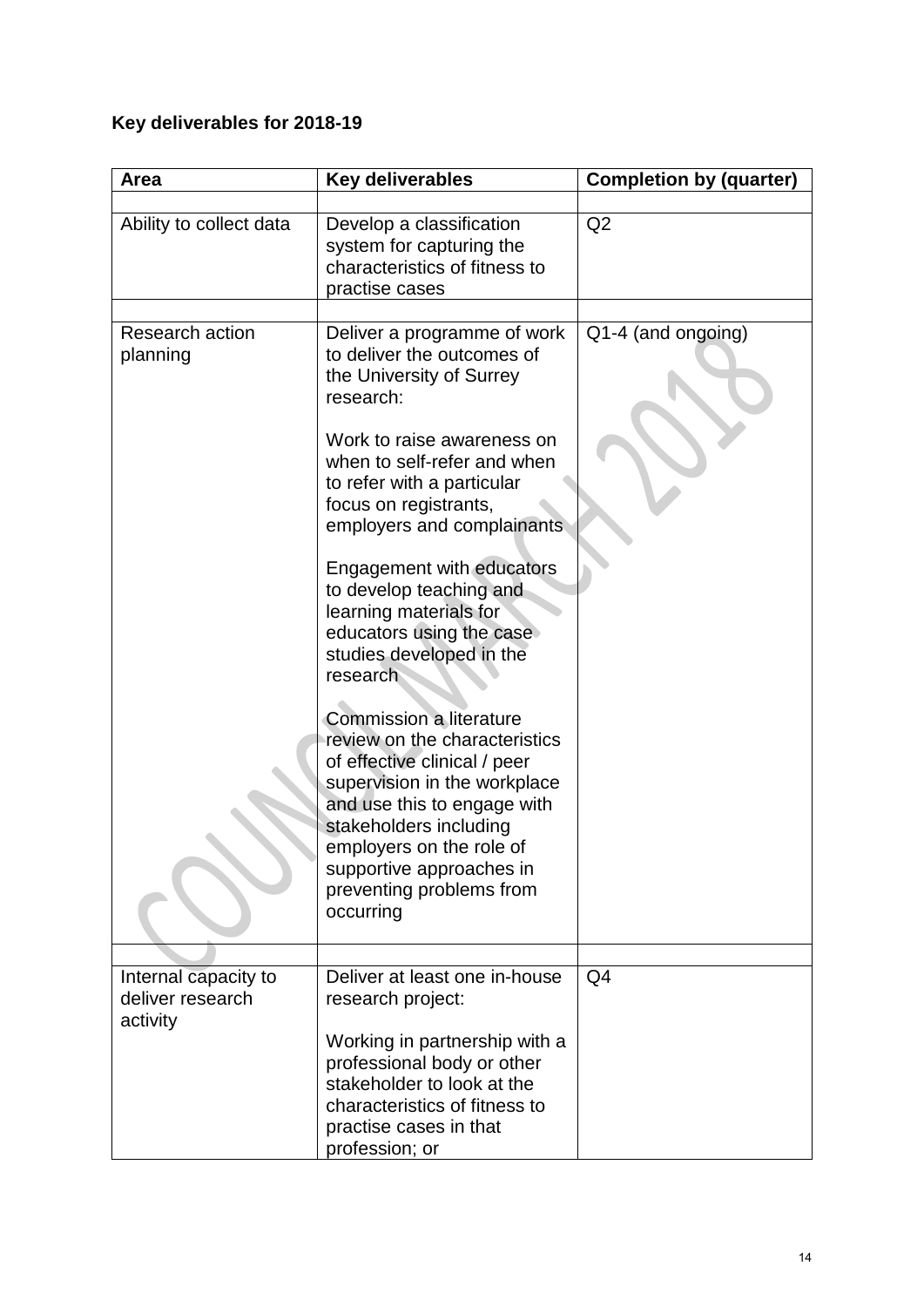$\mathbf{S}$